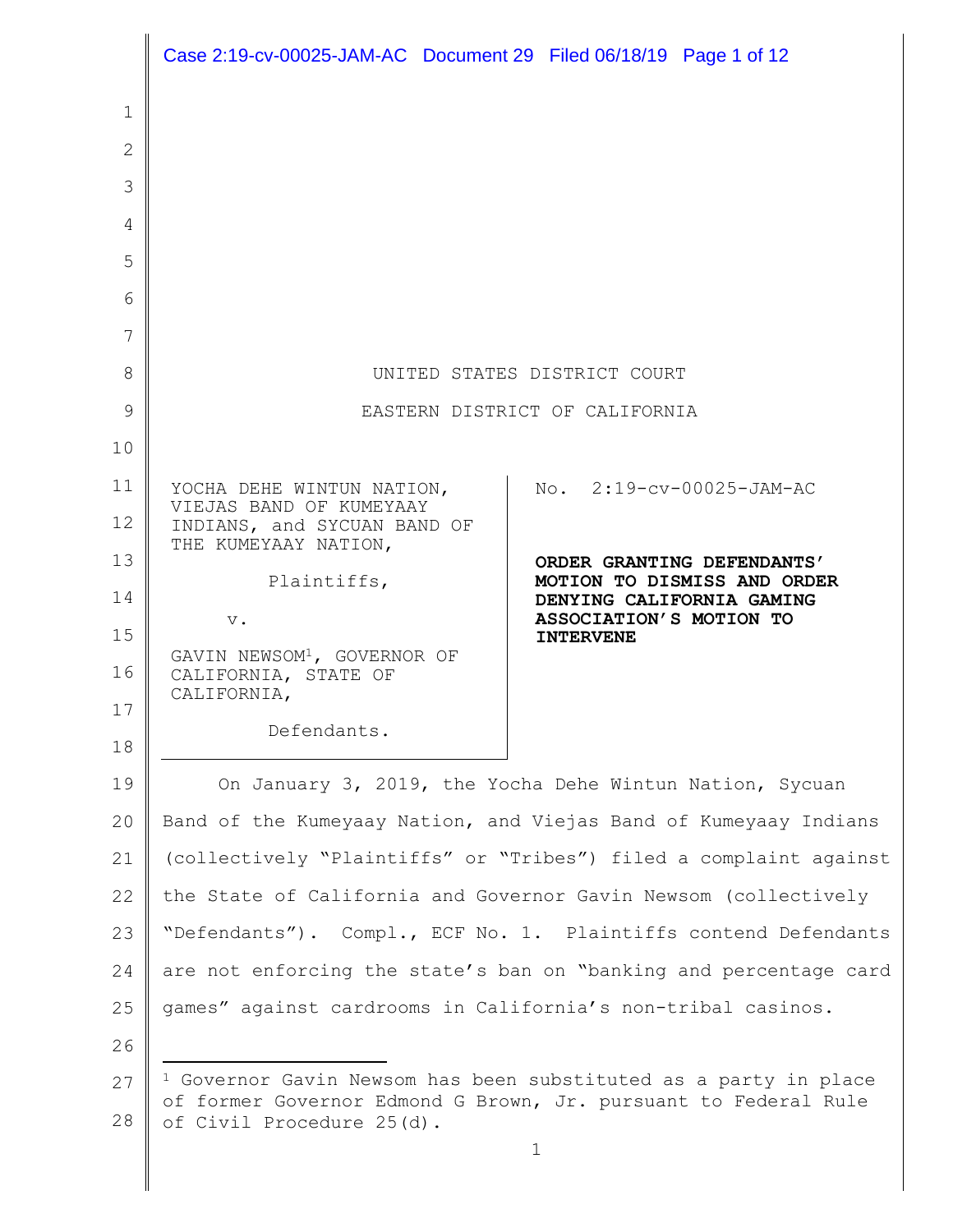## Case 2:19-cv-00025-JAM-AC Document 29 Filed 06/18/19 Page 2 of 12

1 2 3 This, they argue, amounts to a breach of their Tribal-State Compacts and the covenant of good faith and fair dealing implied therein. See Compl. ¶¶ 124-135.

4 5 6 7 8 9 10 Shortly after Plaintiffs filed their complaint, Defendants filed a motion to dismiss and the California Gaming Association ("CGA") filed a motion to intervene.<sup>2</sup> Defs.' Mot. to Dismiss, ECF No. 17; CGA's Mot. to Intervene, ECF No. 11. Both motions were opposed. See Pls.' Opp'n to CGA's Mot. to Intervene, ECF No. 21; Defs.' Opp'n to CGA's Mot. to Intervene, ECF No. 21; Pls.' Opp'n to Defs.' Mot. to Dismiss, ECF No. 26.

11 12 13 For the reasons discussed below, the Court GRANTS Defendants' motion to dismiss with prejudice. As a result, CGA's motion to intervene is DENIED as MOOT.

14

#### I. FACTUAL ALLEGATIONS<sup>3</sup>

15 16 17 18 19 20 In September 2015, June 2016, and August 2016, the State of California entered into Tribal-State Compacts with the Sycuan Band of the Kumeyaay Nation, the Viejas Band of Kumeyaay Indians, and the Yocha Dehe Wintun Nation, respectively. Compl. ¶ 125. The full text of the Compacts is available on the California Gambling Control Commission website:

21 22

23

24

a<br>B

• Tribal-State Compact between the State of California and the Yocha Dehe Wintun Nation dated August 4, 2016 ("Yocha Dehe Wintun Compact"),

28 <sup>3</sup> Assuming the parties' familiarity with the case, this order includes only an abbreviated version of Plaintiffs' allegations.

<sup>25</sup> 26 27  $2$  This motion was determined to be suitable for decision without oral argument. E.D. Cal. L.R. 230(g). The hearing on CGA's motion to intervene was scheduled for April 16, 2019. The hearing on Defendants' motion to dismiss was scheduled for June 4, 2019.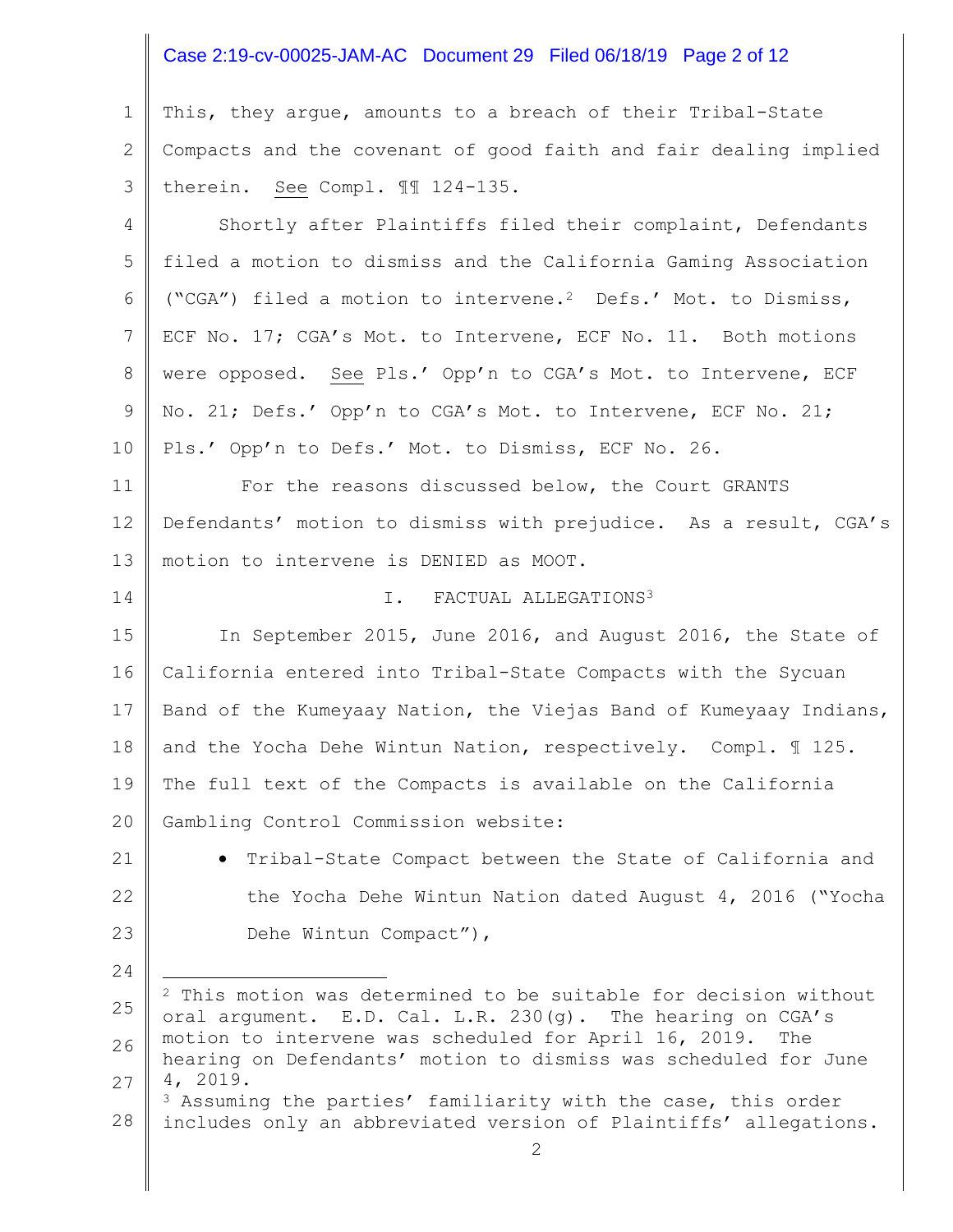|              | Case 2:19-cv-00025-JAM-AC Document 29 Filed 06/18/19 Page 3 of 12     |  |
|--------------|-----------------------------------------------------------------------|--|
| $\mathbf{1}$ | http://www.cgcc.ca.gov/documents/compacts/amended compact             |  |
| 2            | s/Yocha Dehe Compact 2016.pdf                                         |  |
| 3            | Tribal-State Compact between the State of California and<br>$\bullet$ |  |
| 4            | the Viejas Band of Kumeyaay Indians dated June 28, 2016               |  |
| 5            | ("Viejas Band Compact"),                                              |  |
| 6            | http://www.cgcc.ca.gov/documents/compacts/amended compact             |  |
| 7            | s/Viejas Compact 2016.pdf                                             |  |
| 8            | Tribal-State Compact between the State of California and<br>$\bullet$ |  |
| 9            | the Sycuan Band of the Kumeyaay Nation dated September 2,             |  |
| 10           | 2016 ("Sycuan Band Compact"),                                         |  |
| 11           | http://www.cgcc.ca.gov/documents/compacts/AMENDED COMPACT             |  |
| 12           | S/Sycuan%20Compact%202015%20(3).pdf                                   |  |
| 13           | These agreements amended and superseded the 1999 Tribal-State         |  |
| 14           | Compacts between the parties. Yocha Dehe Wintun Compact, Viejas       |  |
| 15           | Band Compact, and Sycuan Band Compact (collectively "Tribal           |  |
| 16           | Compacts") at $$18.2.$                                                |  |
| 17           | Each Compact included a Preamble. See Tribal Compacts at 1-           |  |
| 18           | In relevant part, the Preambles acknowledged that the tribes'<br>2.   |  |
| 19           | exclusive right to operate slot machines and banked card games        |  |
| 20           | "create[d] a unique opportunity to operate a Gaming Facility in       |  |
| 21           | an economic environment free of competition and that this             |  |
| 22           | unique economic environment is of great value to the Tribe." Id.      |  |
| 23           | This "unique opportunity" was born out of a provision in the          |  |
| 24           | California constitution exempting Indian tribes from the state's      |  |
| 25           | general prohibition on "banking and percentage card games." Cal.      |  |
| 26           | Const. art. IV, $\$$ 19(e).                                           |  |
| 27           | Over the years, Defendants have taken various positions on            |  |
| 28           | what type of gaming is allowed in light of the State's ban on         |  |

3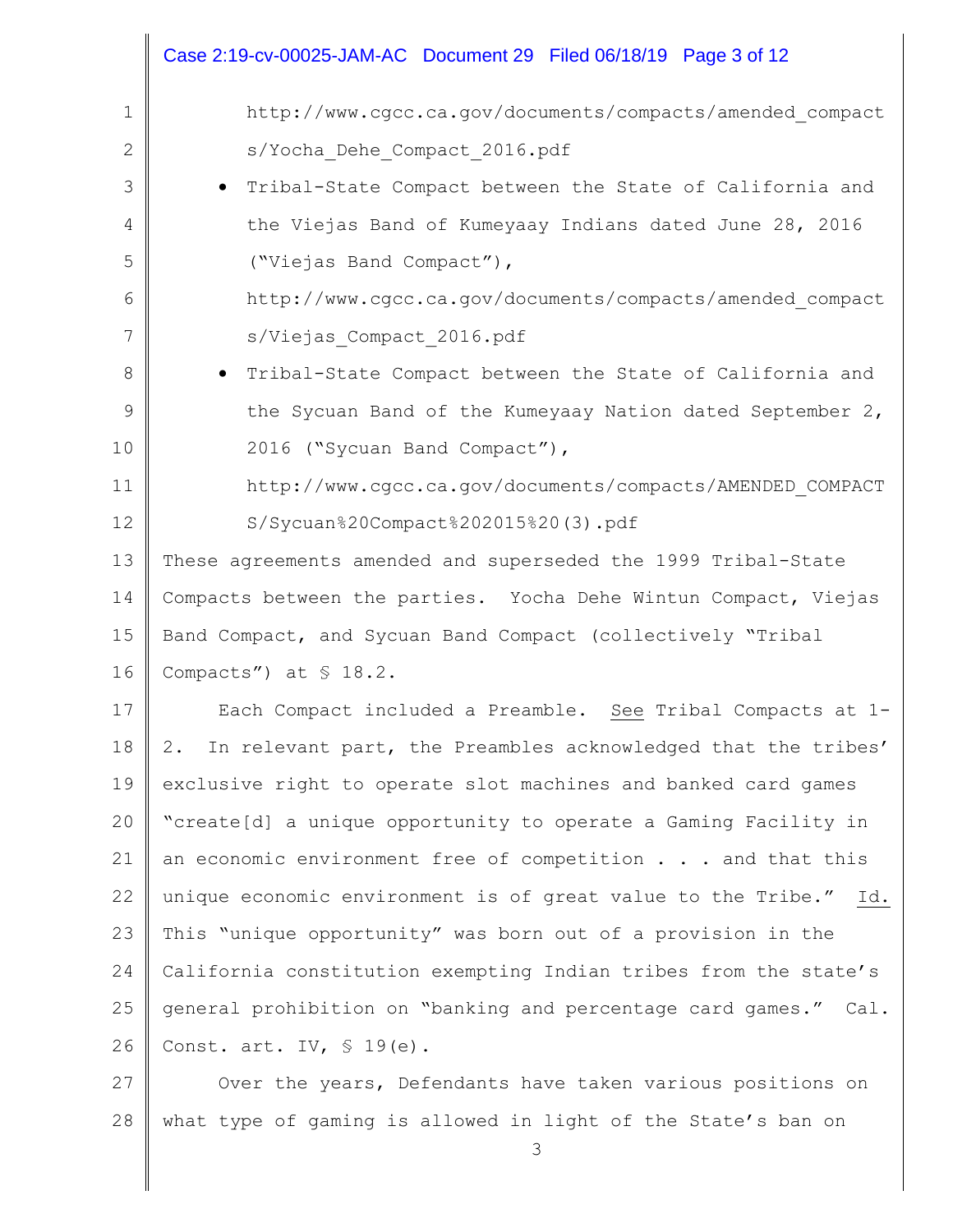### Case 2:19-cv-00025-JAM-AC Document 29 Filed 06/18/19 Page 4 of 12

1 2 3 4 5 6 7 8 9 10 11 12 13 14 15 16 17 18 19 20 21 22 23 24 25 26 27 28 banking and percentage card games. Compl. ¶¶ 33-37, 42, 48, 74, 107, 118. See also Cal. Penal Code §§ 330.11, 337j(f); Oliver v. Los Angeles County, 66 Cal. App. 4th 1397 (1997); Huntington Park Club v. Los Angeles County, 206 Cal. App. 3d 241 (1988). Plaintiffs contend the State's current interpretation effectively results in non-enforcement of its claimed prohibition. Indeed, Plaintiffs allege Defendants have "been complicit in permitting, and at times even encouraging the cardrooms' unlawful conduct," abridging the Tribes right of exclusivity. Compl.  $\mathbb I$  1; see also Compl. ¶¶ 55, 61, 64, 66, 96, 118. Plaintiffs' requested relief includes: (1) judgment for costs of the suit; (2) declaratory relief; (3) an injunction directing the State to enforce its law prohibiting the play of prohibited card games, and (4) a decree requiring specific performance of the State's obligation to guarantee the Tribes exclusivity to conduct banking and percentage card games. Compl. ¶¶ 136-139. II. OPINION A. Judicial Notice Under Federal Rule of Evidence 201(b), a court "may [] take judicial notice of matters of public record, but not of facts that may be subject to reasonable dispute." United States v. Corinthian Colleges, 655 F.3d 984, 999 (9th Cir. 2011) (citations omitted) (internal quotations omitted). Tribal-state compacts and any amendments thereto are matters of public record. Cachil Dehe Band of Wintun Indians of the Colusa Indian Community v. California, 547 F.3d 962, 968 n.4 (9th Cir. 2008). Plaintiffs and Defendants request judicial notice of the complaint filed in Rincon Band of Luiseno Mission Indians, et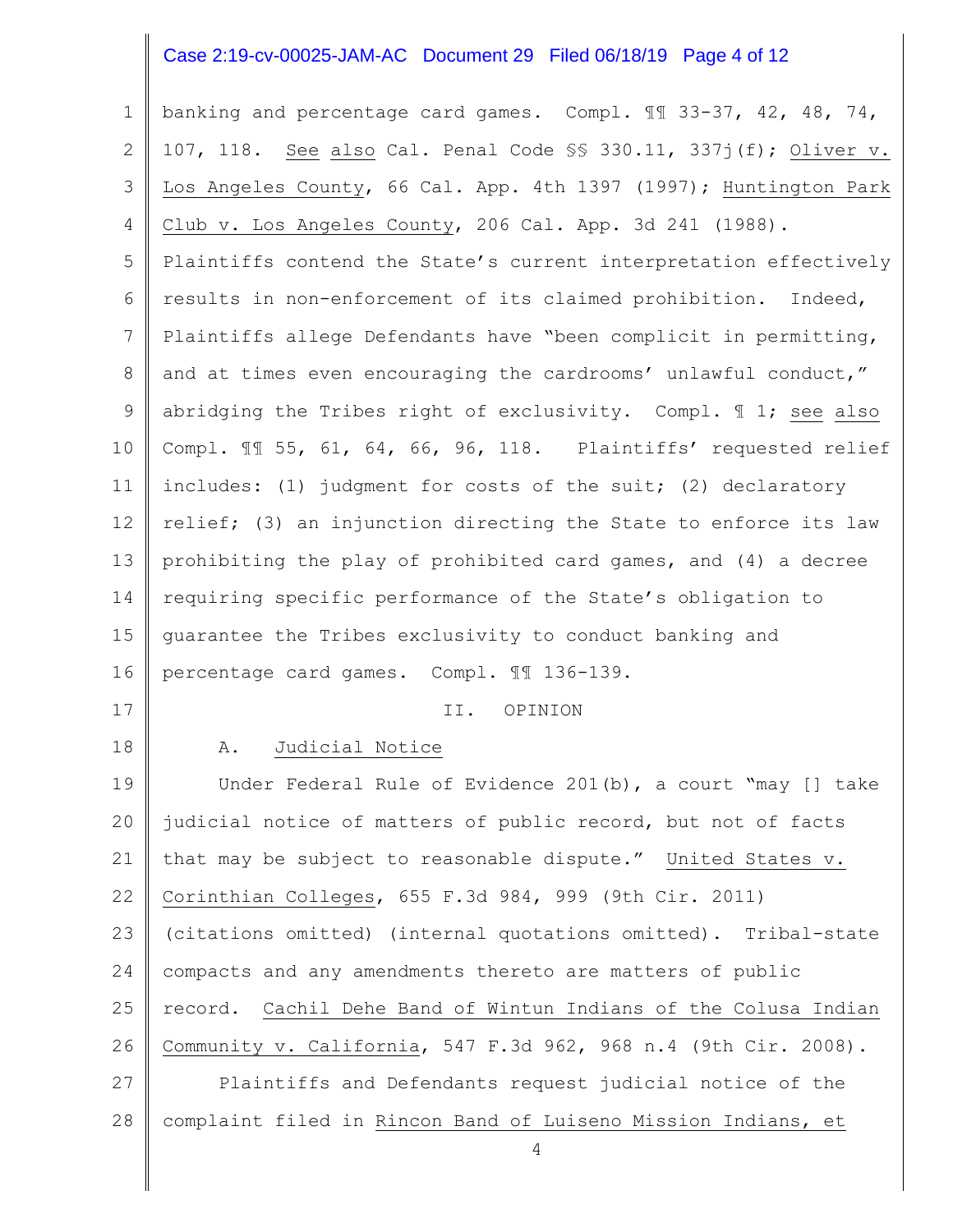#### Case 2:19-cv-00025-JAM-AC Document 29 Filed 06/18/19 Page 5 of 12

1 2 3 4 5 6 7 8 al. v. Flynt, et al., Case No. 37-2018-00058170. This is a case pending in the Superior Court for the County of San Diego where a group of California tribes are suing several non-tribal casinos. RJN ISO Pls.' Opp'n at 1-2, ECF No. 26-1; see also RJN ISO Defs.' MTD at 1-3, ECF No. 17-3. Defendants further request the Court take judicial notice of the Stipulation and Order to Deem Action Complex that was filed on March 14, 2019 in that case. RJN ISO Defs.' Reply at 1, ECF No. 27-1.

9 10 11 12 Both parties also request judicial notice of excerpts from the three Tribal Compacts. RJN ISO Plfs.' Opp'n at 1-2; RJN ISO Defs.' MTD at 1-2. Defendants request judicial notice of three additional Tribal-State Compacts:

13 14 1. The October 8, 1999 Compact between California and the Rumsey Indian Rancheria;

15 16 2. The September 10, 1999 Compact between California and the Viejas Band of Kumeyaay Indians; and

- 17 18 3. The September 10, 1999 Compact between California and the Sycuan Band of Mission Indians.
- 19 RJN ISO Defs.' MTD at 2-3.

20 21 22 Each of these documents, as matters of the public record, are proper subjects of judicial notice. Accordingly, Plaintiffs' and Defendants' requests are GRANTED. For the sake

23 24 of completeness, the Court takes judicial notice of the Tribal Compacts in their entirety.

25 26 B. Motion to Dismiss

#### 1. Legal Standard

27 28 A complaint must set forth "a short and plain statement of the claim showing that the pleader is entitled to relief." Fed.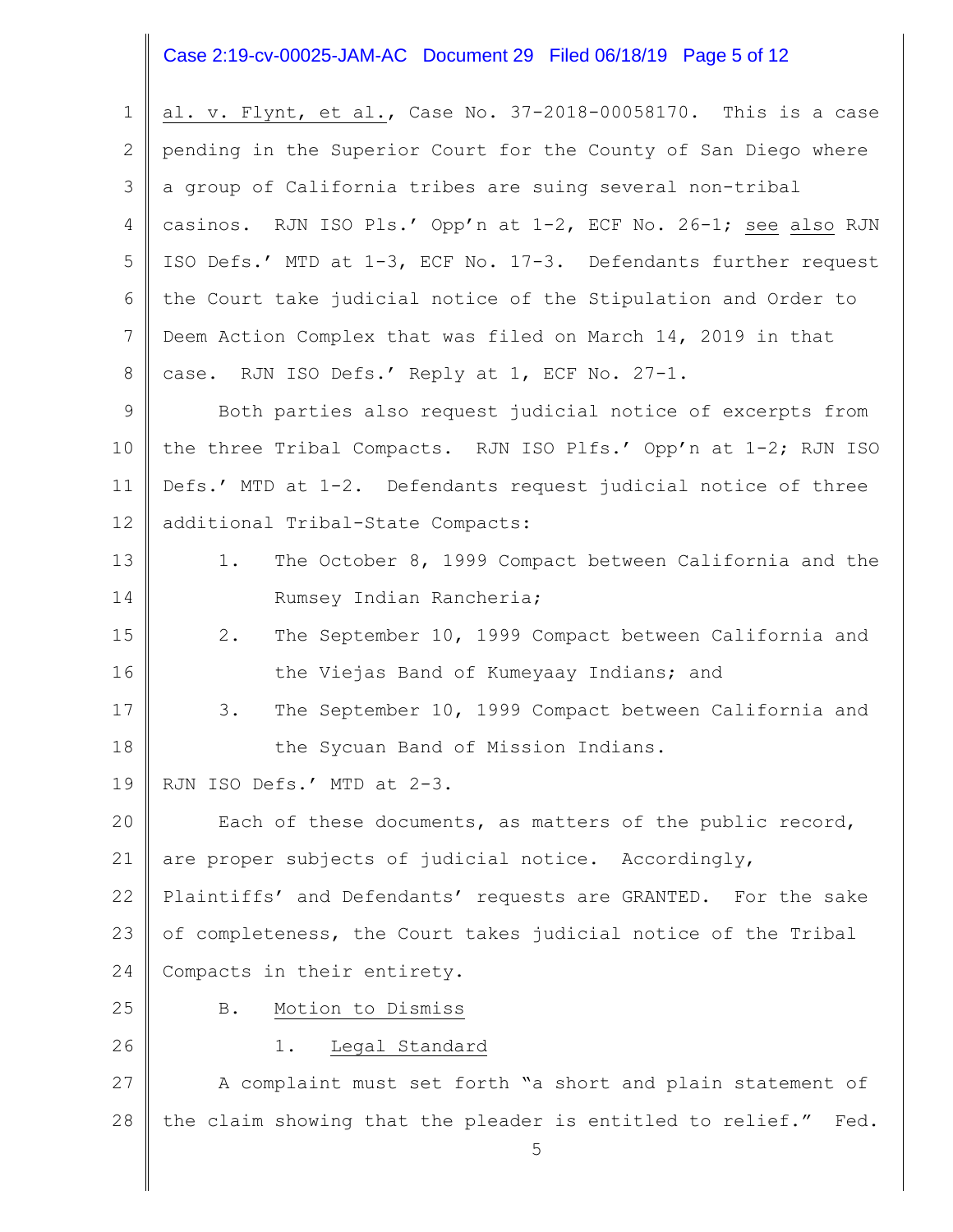#### Case 2:19-cv-00025-JAM-AC Document 29 Filed 06/18/19 Page 6 of 12

1 2 3 4 5 6 7 8 9 10 11 12 13 14 15 16 17 18 19 20 21 22 23 24 25 26 27 28 R. Civ. Proc. 8(a)(2). A plaintiff's claims will be dismissed under Rule 12(b)(6) if the facts, as alleged, do not support a plausible claim for relief. Ashcroft v. Iqbal, 556 U.S. 662, 678-79 (2009). The district court "must accept as true all of the allegations contained in a complaint." Id. at 678. The court is not, however, "bound to accept as true a legal conclusion couched as a factual allegation." Id. 2. Analysis a. Breach of Compact Plaintiffs fail to state a breach of Compact claim because the Tribal Compacts do not contain a right of exclusivity independent of the one provided by the state constitution. The California constitution provides: Notwithstanding [California's prohibition on Nevadastyle casinos] . . . the Governor is authorized to negotiate and conclude compacts . . . for the conduct of lottery games and banking and percentage card games by federally recognized Indian tribes on Indian lands in California in accordance with federal law. Cal. Const. Art. IV,  $S$  19(f). The question of whether a federally-recognized tribe has negotiated an agreement with the state to conduct otherwise prohibited gaming is a matter of Compact interpretation. But the question of whether federallyrecognized tribes are the only entities who may lawfully conduct otherwise prohibited gaming is not. Plaintiffs' exclusivity rights flow solely from the California constitution. This is the unavoidable barrier that prevents Plaintiffs from successfully maintaining their breach of Compact claims. To be sure, Plaintiffs' rights of exclusivity originated in previously-entered Tribal-State Compacts. In 1984, California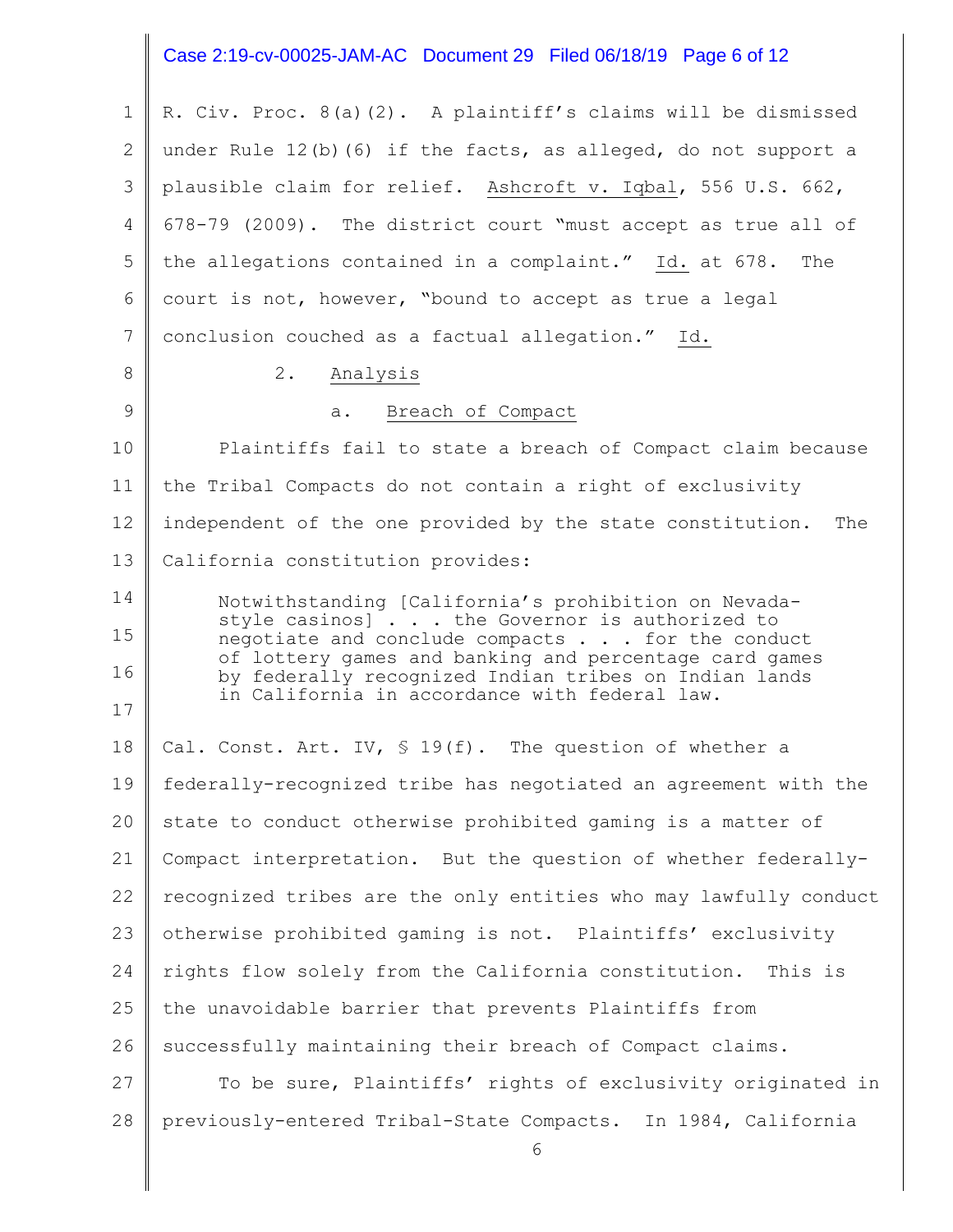## Case 2:19-cv-00025-JAM-AC Document 29 Filed 06/18/19 Page 7 of 12

1 2 3 4 5 6 7 8 9 10 11 12 13 14 15 16 17 18 voters amended the State Constitution, enacting a wholesale prohibition on "casinos of the type currently operating in Nevada and New Jersey." Compl. ¶ 14, see also Cal. Const., art. IV, § 19(e), added by initiative, Gen. Elec. (Nov. 6, 1984). This amendment did not include an exemption for Indian tribes. See Compl. ¶¶ 19-20, see also Hotel Employees & Rest. Employees Int'l Union v. Davis, 21 Cal. 4th 585, 605-06 (1999). Against this backdrop, Plaintiffs negotiated Compacts with the State in 1999. Compl. ¶¶ 19-20. These negotiations culminated in Tribal-State Compacts that would only take effect if California voters enacted an amendment to the State Constitution that exempted tribes from California's prohibition on New Jersey- and Nevada-style gaming. Compl. ¶ 20. The referendum passed, and the Compacts took effect. Compl. ¶¶ 20-21. With the 1999 Compacts, Plaintiffs bargained for an economic opportunity, codified in state law, that they did not previously have: the exclusive right to conduct otherwise prohibited gaming. Compl. ¶¶ 22-24.

19 20 21 22 23 24 25 26 27 28 As Plaintiffs argue, the Ninth Circuit has recognized the value of the rights conferred by the 1999 Compacts. In re Indian Gaming Related Cases ("Coyote Valley II"), 331 F.3d 1094, (9th Cir. 2003); Rincon Band of Luiseno Mission Indians v. Schwarzenegger ("Rincon Band of Indians"), 602 F.3d 1019, 1037 (9th Cir. 2010). In Coyote Valley II, 331 F.3d at 1114-15, the Ninth Circuit found that the state's offer of "an exclusive right to conduct class III gaming in the most populous State in the country" justified the "significant" revenue sharing it requested in return. In Rincon Band of Indians, the Ninth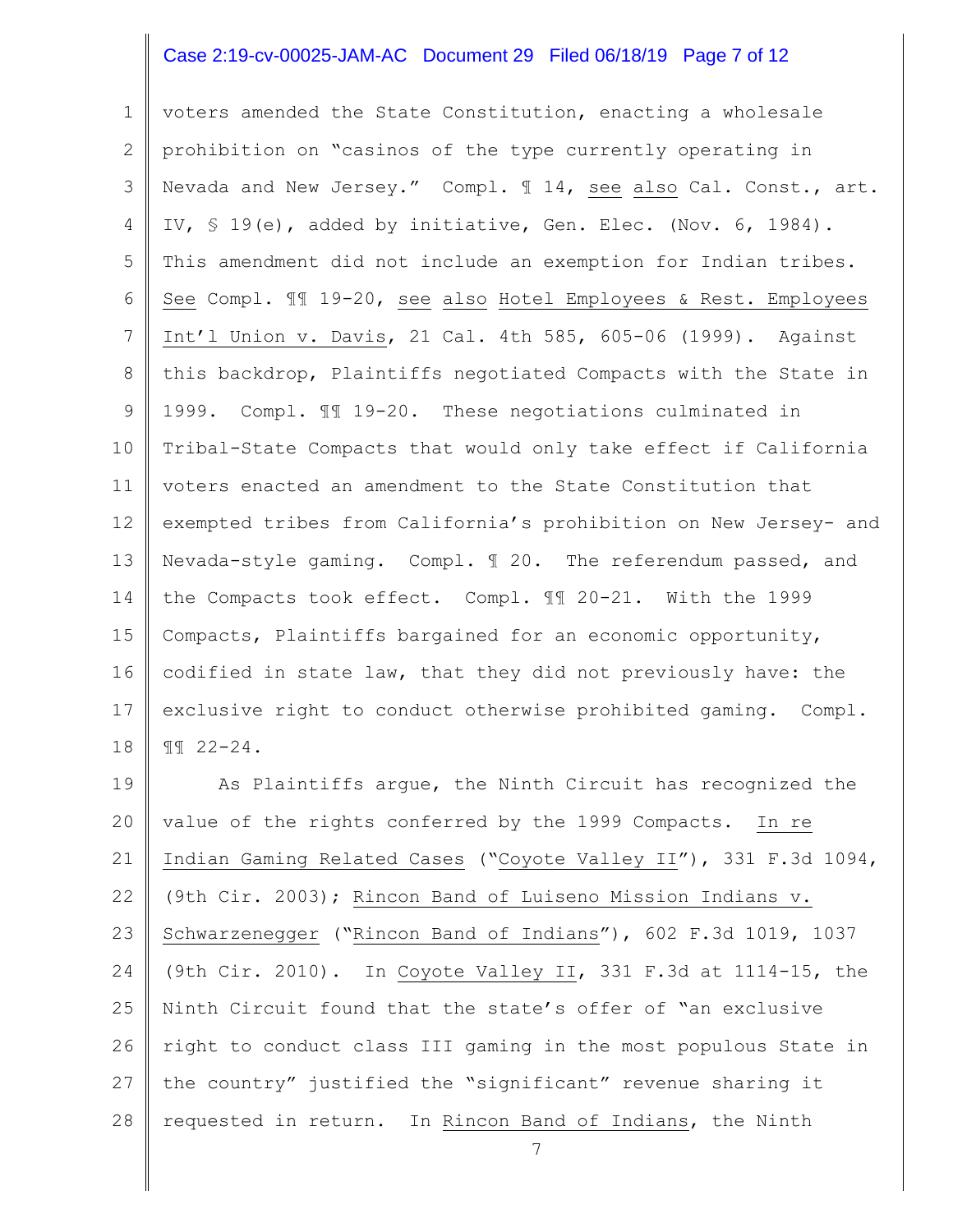### Case 2:19-cv-00025-JAM-AC Document 29 Filed 06/18/19 Page 8 of 12

1 2 3 4 5 Circuit reiterated that the value of the exclusivity provision in 1999 "[could not] be overstated." 602 F.3d 1036. There is no doubt that the 1999 exclusivity provisions imposed an affirmative obligation on the State. But the 1999 compacts do not govern this suit.

6 7 8 9 10 11 12 13 14 15 16 17 18 19 20 21 22 In 2015 and 2016, Plaintiffs renegotiated their Compacts with the State. See generally Tribal Compacts. Each Plaintiff's Compact includes a merger clause, noting that the new Compacts "set forth the full and complete agreement of the parties and supersede[] any prior agreements or understandings with respect to the subject matter [t]hereof." Tribal Compacts at § 18.2. Plaintiffs argue the most-recently entered Compacts guarantee the same right of exclusivity that was bargained for in the 1999 agreements. Opp'n at 4. The Court disagrees. The Compacts, although recognizing the right of exclusivity provided by the California Constitution, do not include any express terms regarding Defendants' obligation to preserve that right. In fact, the Compacts contemplate the abrogation of that right, providing the Tribes limited recourse in the event their rights of exclusivity lapse. Yocha Dehe Wintun Compact at  $\{S_4.8(a)\}$ ; Viejas Band Compact at  $\frac{1}{2}$  4.6(a); Sycuan Band Compact at  $$4.6(a).$ 

23 24 25 26 The Tribal Compacts include four references to Plaintiffs' rights of exclusivity—twice in the Preamble and twice in Section 4.8.4 Tribal Compacts at 1-2, see also Yocha Dehe Wintun Compact

L,

<sup>27</sup> 28 <sup>4</sup> The "Exclusivity" provision found at Section 4.8 of the Yocha Dehe Wintun Compact is found at Section 4.6 of the Viejas Band and Sycuan Compacts.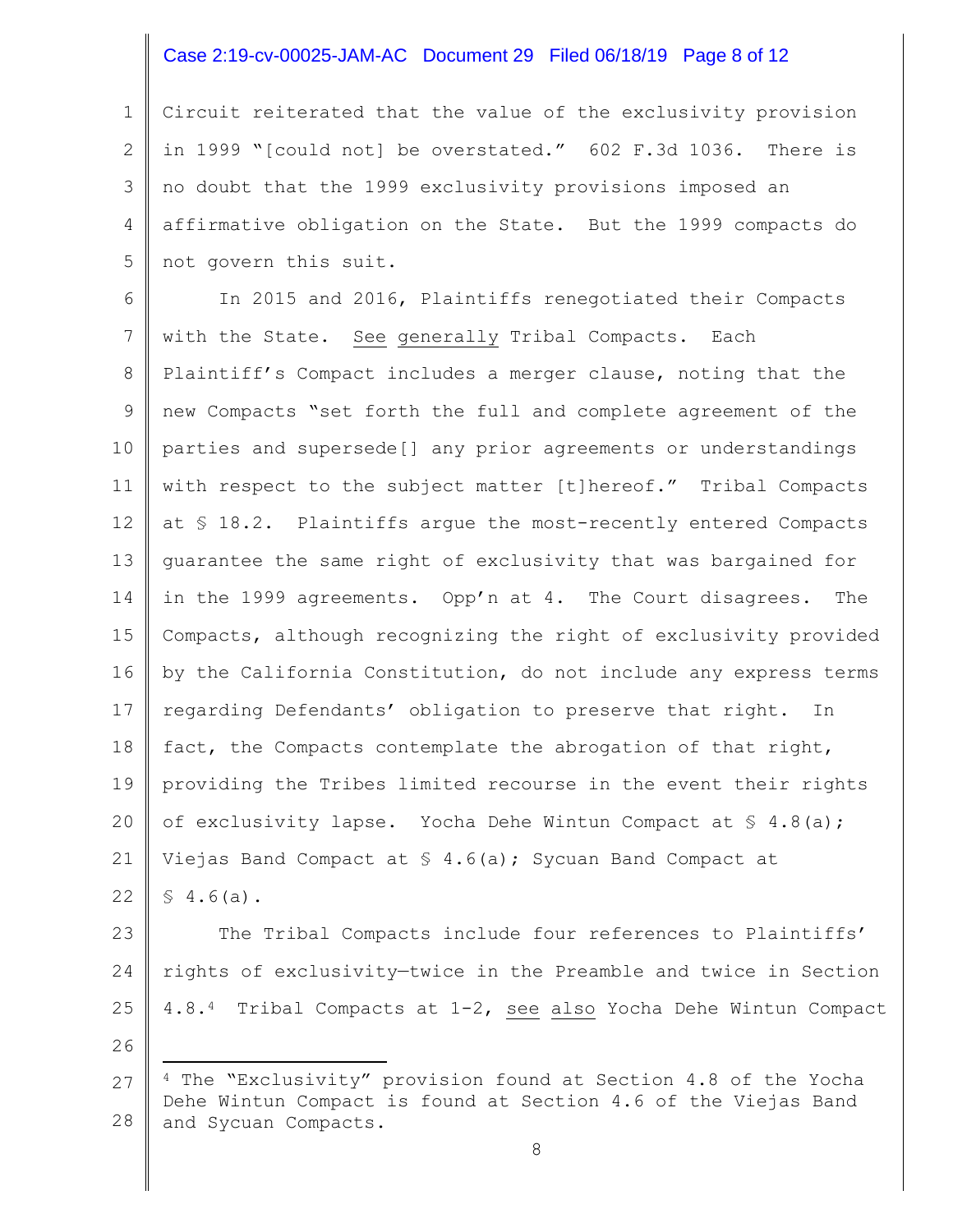|                | Case 2:19-cv-00025-JAM-AC Document 29 Filed 06/18/19 Page 9 of 12                                                 |
|----------------|-------------------------------------------------------------------------------------------------------------------|
| 1              | at § 4.8; Viejas Band Compact at § 4.6; Sycuan Band Compact at                                                    |
| $\overline{2}$ | \$ 4.6. The two relevant provisions from the Preamble are as                                                      |
| 3              | follows:                                                                                                          |
| 4              | WHEREAS, the State and the Tribe recognize the exclusive                                                          |
| 5              | rights the Tribe will enjoy under this Compact create a<br>unique opportunity to operate a Gaming Facility in an  |
| 6              | economic environment free of competition from the<br>operation of slot machines and banked card games on non-     |
| 7              | Indian lands in California and that this unique economic<br>environment is of great value to the tribe;           |
| 8              | WHEREAS, in consideration of the exclusive rights                                                                 |
| 9              | enjoyed by the Tribe to engage in the Gaming Activities<br>and operate a number of Gaming Devices specified here, |
| 10             | and the other meaningful concessions offered by the<br>State in good faith negotiations the Tribe                 |
| 11             | reaffirms its commitment to provide to the State<br>fair cost reimbursement and mitigation from revenues          |
| 12             | from the Gaming Devices operated pursuant to this<br>Compact on a payment schedule.                               |
| 13             | Tribal Compacts at 2-3.                                                                                           |
| 14             | The next reference to Plaintiffs' right of exclusivity                                                            |
| 15             | quarantees them limited recourse "[i]n the event the exclusive                                                    |
| 16             | right of Indian tribes to operate Gaming Devices in California                                                    |
| 17             | is abrogated" after the Compact took effect. Yocha Dehe Wintun                                                    |
| 18             | Compact at $\frac{1}{5}$ 4.8(a); Viejas Band Compact at $\frac{1}{5}$ 4.6(a); Sycuan                              |
| 19             | Band Compact at $\frac{1}{5}$ 4.6(a). The Yocha Dehe Wintun Compact also                                          |
| 20             | provides:                                                                                                         |
| 21             | Nothing in [Section 4.8] precludes the Tribe from                                                                 |
| 22             | invoking the dispute resolution provisions of section<br>13.0 to address the issue of whether any person or       |
| 23             | entity (other than an Indian tribe with an approved<br>Class III Gaming compact) is engaging in the Gaming        |
| 24             | Activities specified in subdivisions (a) or (b) or<br>section 4.1 of this Compact.                                |
| 25             | Yocha Dehe Wintun Compact at $\S$ 4.8(b).                                                                         |
| 26             | The Court finds that neither the terms in the Preamble nor                                                        |
| 27             | those in Section 4.8 create an enforceable right of exclusivity.                                                  |
| 28             | A plain reading of the Preambles exposes these paragraphs as                                                      |
|                | 9                                                                                                                 |
|                |                                                                                                                   |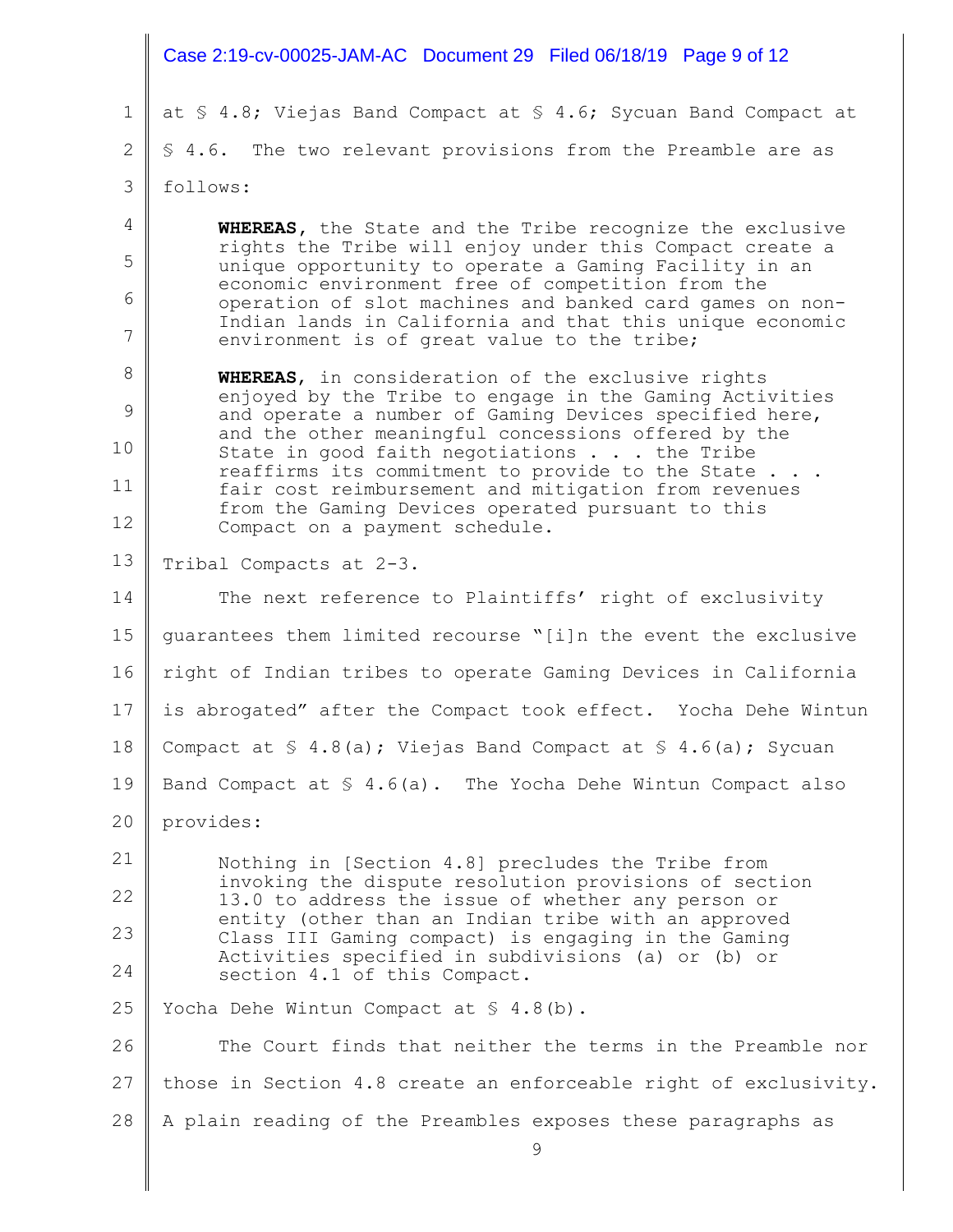# Case 2:19-cv-00025-JAM-AC Document 29 Filed 06/18/19 Page 10 of 12

1 2 3 4 5 6 merely recognizing the veneer of exclusivity given by the California constitution to the Class III gaming rights conferred by the Compact. Section 4.8 supports this reading, delineating Plaintiffs' available remedies if the constitutional right of exclusivity is lost, and undermining Plaintiffs' claims that the right is inextricably woven into the fabric of the agreement.

7 8 9 10 11 12 13 14 15 16 17 18 19 20 21 22 23 Section 4.8(b) more closely supports Plaintiffs' reading of the Compact. Nevertheless, this provision—although ensuring the Compact does not preclude the Yocha Dehe Wintun Nation from invoking the Compacts' dispute resolution provisions—does not give Plaintiffs' right of exclusivity an enforceable foothold in the Compact. Nor could it. Basic contract principles explain that, to be a legally-enforceable agreement, a contract must be supported by consideration. Rincon Band of Indians, 602 F.3d at 1037, 1039. A court will not inquire into the sufficiency of the parties' bargained-for exchange. But consideration may not be illusory. Rincon Band of Indians, 602 F.3d at 1037. A court cannot recognize an agreement that purports to give one party something they are already entitled to by law. Id. (citing Salmeron v. United States, 724 F.2d 1357, 1362 (9th Cir. 1983)). Rincon Band of Indians illustrates the point: the California Constitution's guarantee of exclusivity bars the state from using it as a bargaining chip in compact negotiations. Id.

24 25 26 27 Absent a term in any of the Compacts granting Plaintiffs a right of exclusivity, Plaintiffs cannot state a cognizable breach of Compact claim. The Court DISMISSES this claim WITH PREJUDICE.

28 ///

10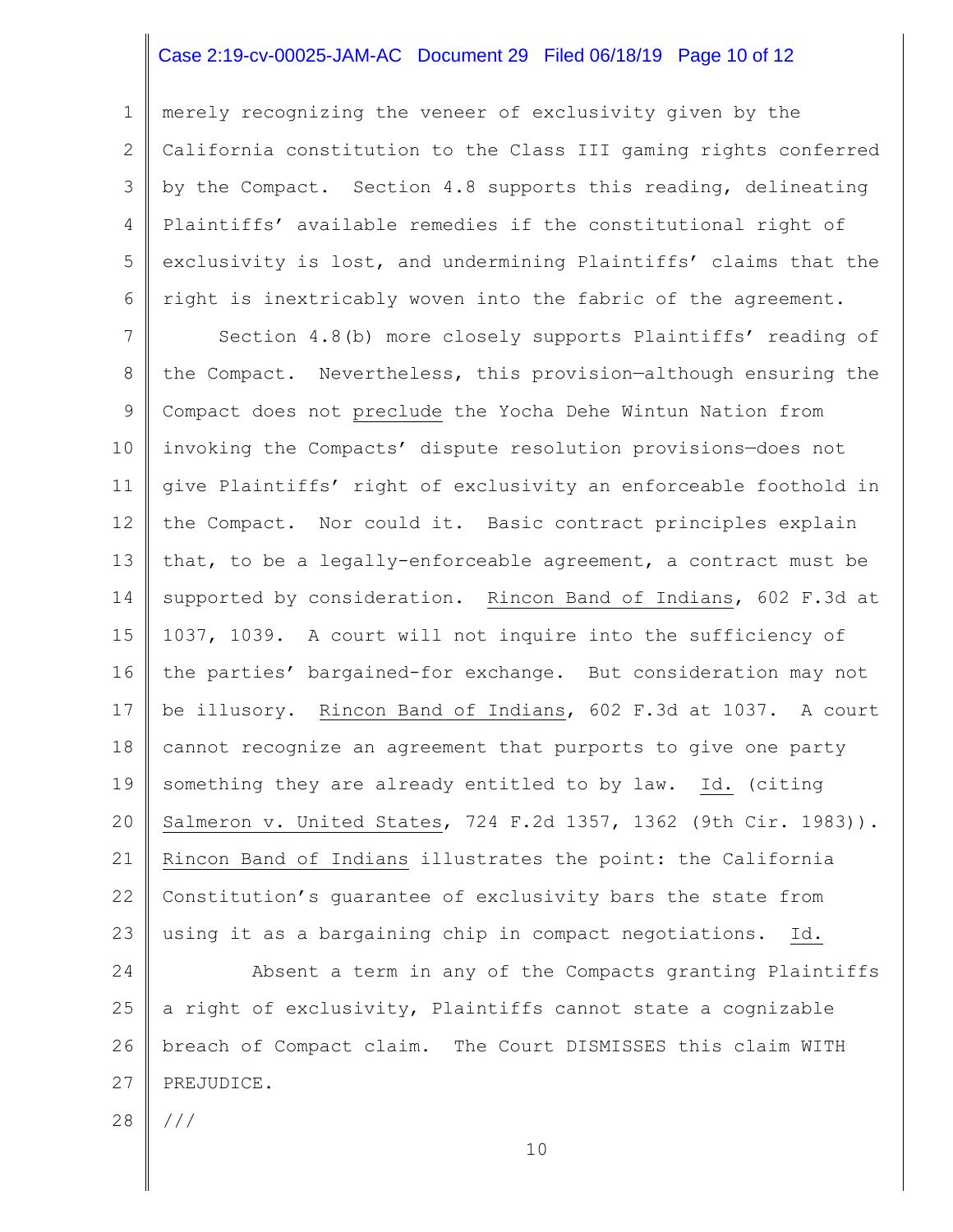|              | Case 2:19-cv-00025-JAM-AC Document 29 Filed 06/18/19 Page 11 of 12 |
|--------------|--------------------------------------------------------------------|
| $\mathbf{1}$ | b.<br>Breach of Implied Covenant of Good Faith and                 |
| 2            | Fair Dealing                                                       |
| 3            | Plaintiffs also fail to state a claim for breach of the            |
| 4            | implied covenant of good faith and fair dealing because the        |
| 5            | Compacts do not rest on a common understanding of how Defendants   |
| 6            | would interpret or enforce state law. Neither party disputes       |
| 7            | the standard governing this claim. The covenant of good faith      |
| 8            | and fair dealing is implied in every contract and aims to          |
| $\mathsf 9$  | "prevent one contracting party from unfairly frustrating the       |
| 10           | other party's right to receive the benefits of the agreement       |
| 11           | actually made." Guz v. Bechtel Nat., Inc., 24 Cal.4th 317, 349     |
| 12           | (2000) (emphasis in original). It "imposes the duty on each        |
| 13           | party to do everything that the contract presupposes will be       |
| 14           | done in order to accomplish the purpose of the contract."          |
| 15           | Arizona v. Tohono O'odham Nation, 818 F.3d 549, 562 (9th Cir.      |
| 16           | 2016). But the covenant "cannot be extended to create an           |
| 17           | obligation not intended by both parties." Avidity Partners v.      |
| 18           | California, 221 Cal. App. 4th 1180, 1206 (2013). Put simply,       |
| 19           | "where an implied covenant claim alleges a breach of obligations   |
| 20           | beyond the agreement's actual terms, it is invalid." Guz, 24       |
| 21           | Cal.4th at 358.                                                    |
| 22           | Plaintiffs' claim requires a showing that the Compacts             |
| 23           | created an obligation by the State to adopt Plaintiffs'            |
| 24           | definition of "banking and percentage card games." Nothing in      |
| 25           | the Compacts suggest such an obligation. In fact, Plaintiffs'      |
| 26           | own complaint undermines the notion that the terms of the          |
| 27           | Compacts presupposed how Defendants would interpret and enforce    |

28 state law. The complaint alleges that, beginning in 1999, the